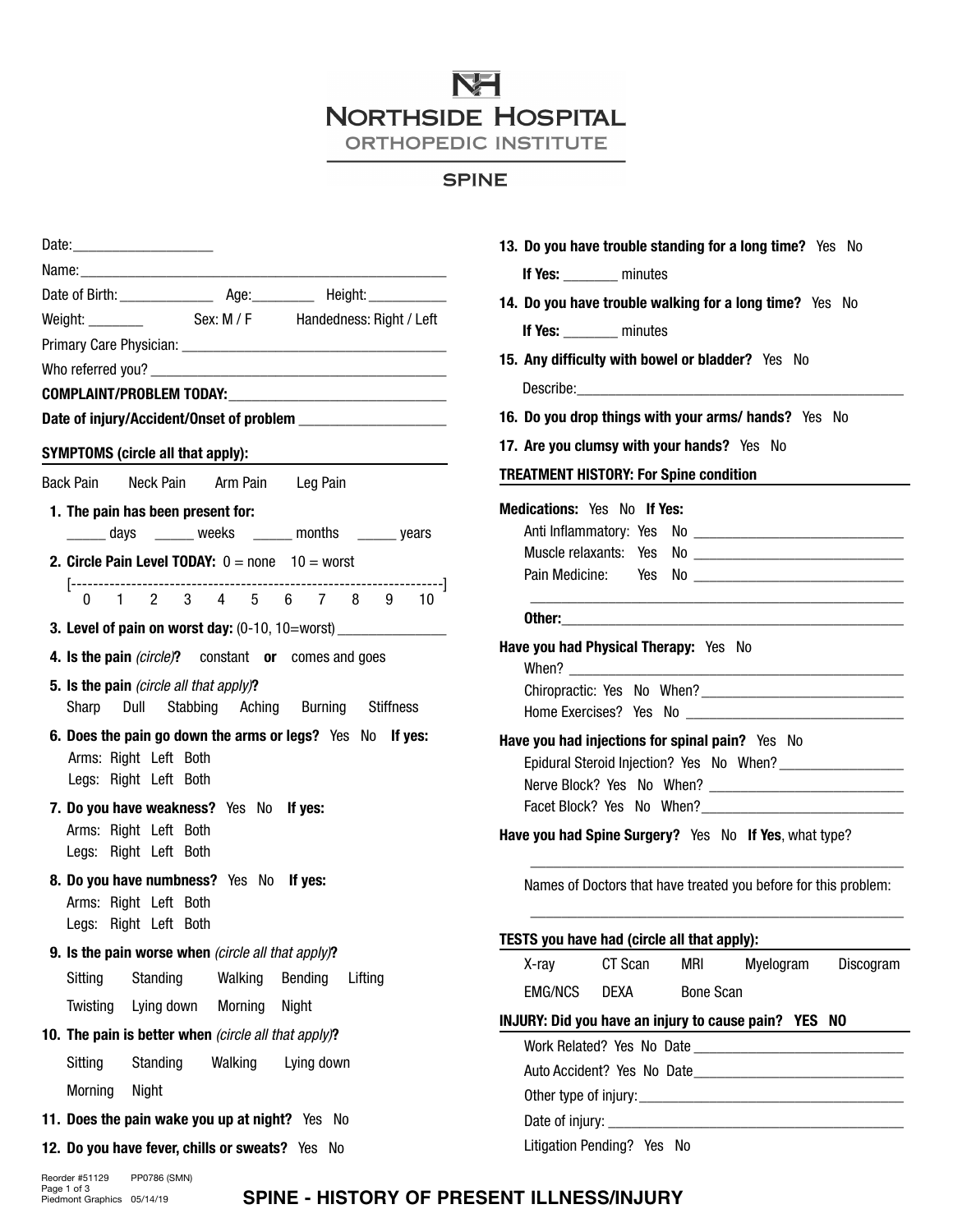| <b>PREVIOUS EPISODES:</b>                        | <b>OCCUPATIONAL HISTORY (circle all that apply):</b> |                                        |             |           |  |
|--------------------------------------------------|------------------------------------------------------|----------------------------------------|-------------|-----------|--|
| Have you had Neck Pain/Arm Numbness/Arm Weakness | <b>Regular Duty</b>                                  | Light Duty                             | Not Working |           |  |
| <b>BEFORE this episode?</b> Yes No               | Disabled                                             | Unemploved                             | Retired     | Homemaker |  |
| When?                                            | Not working due to back/neck problems                |                                        |             |           |  |
| Have you had Back Pain/Leg Numbness/Leg Weakness | Not working due to another health problem            |                                        |             |           |  |
| <b>BEFORE this episode?</b> Yes No               | <b>Occupation:</b><br><b>Employer:</b>               |                                        |             |           |  |
| When?                                            |                                                      |                                        |             |           |  |
|                                                  |                                                      | How long have you worked there? Months |             | Years     |  |

## PAIN DRAWING

Mark these drawings according to where you hurt (i.e., if the right side of your neck hurts, mark the drawing on the right side of the neck, etc.). Please indicate which sensations you feel by referring to the key below.



### **SPINE - HISTORY OF PRESENT ILLNESS/INJURY**